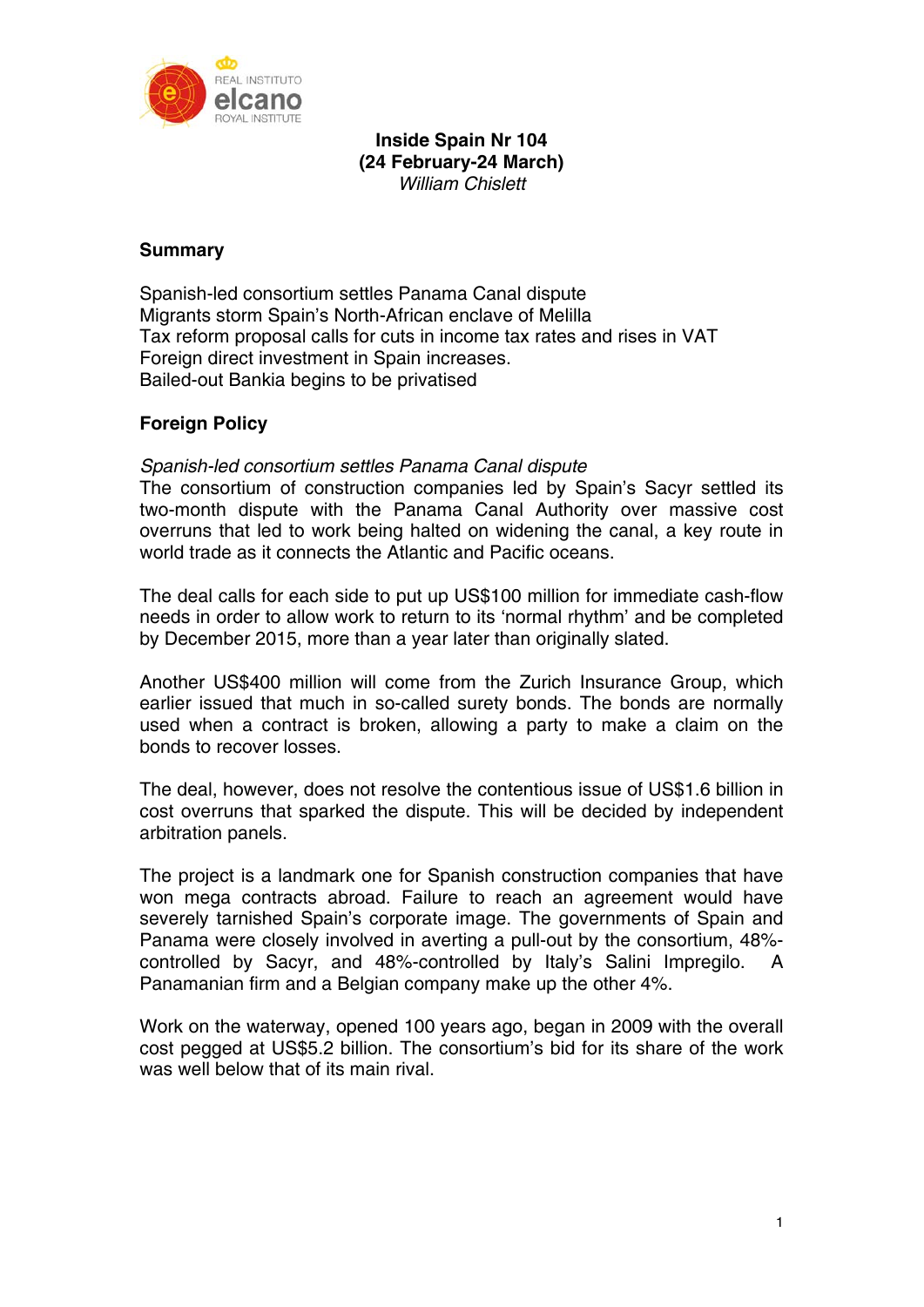

# **Domestic Scene**

*Migrants storm Spain's North-African enclave of Melilla* 

Some 500 migrants stormed their way into Spain's North-African enclave of Melilla, in the hope of a better life in the EU. It was the largest number in almost a decade.

The migrants climbed the fences that separate the territory from Morocco (see Figure 1). At least 28 of them and five Spanish police officers were injured. An estimated 1,000 people, mainly believed to be sub-Saharans, tried to force their way into the enclave.

The latest incident came after the European Commission criticised police for firing 145 rubber bullets last month at migrants trying to swim to the other Spanish enclave of Ceuta. Fifteen of them drowned.





Source: BBC.

Jorge Fernández Díaz, the Interior Minister, visited the enclaves after the deaths and said their borders would be fortified. More than €2.3 million will be spent on reinforcements, including lining the six-metre high fences that surround both cities with a type of mesh that will 'impede anyone from climbing', according to Fernández Díaz. More Civil Guards will also be deployed and a helicopter to help with 'dissuasion and detection' of migrants.

The Minister admitted police should not have fired rubber bullets. This followed a letter from Cecilia Malmström, the European Commissioner for home affairs, who asked if their firing 'could have provoked panic among the group of immigrants' and led to the deaths.

Ceuta and Melilla have become increasingly targeted by migrants. A total of 4,354 migrants entered the two enclaves illegally last year, up from 2,804 in 2012. The number who arrived in Melilla in the first two months of this year was 530, three times more than the monthly average in 2013. The latest influx brought the number of arrivals in Melilla to 1,033, 34 less than in the whole of 2013.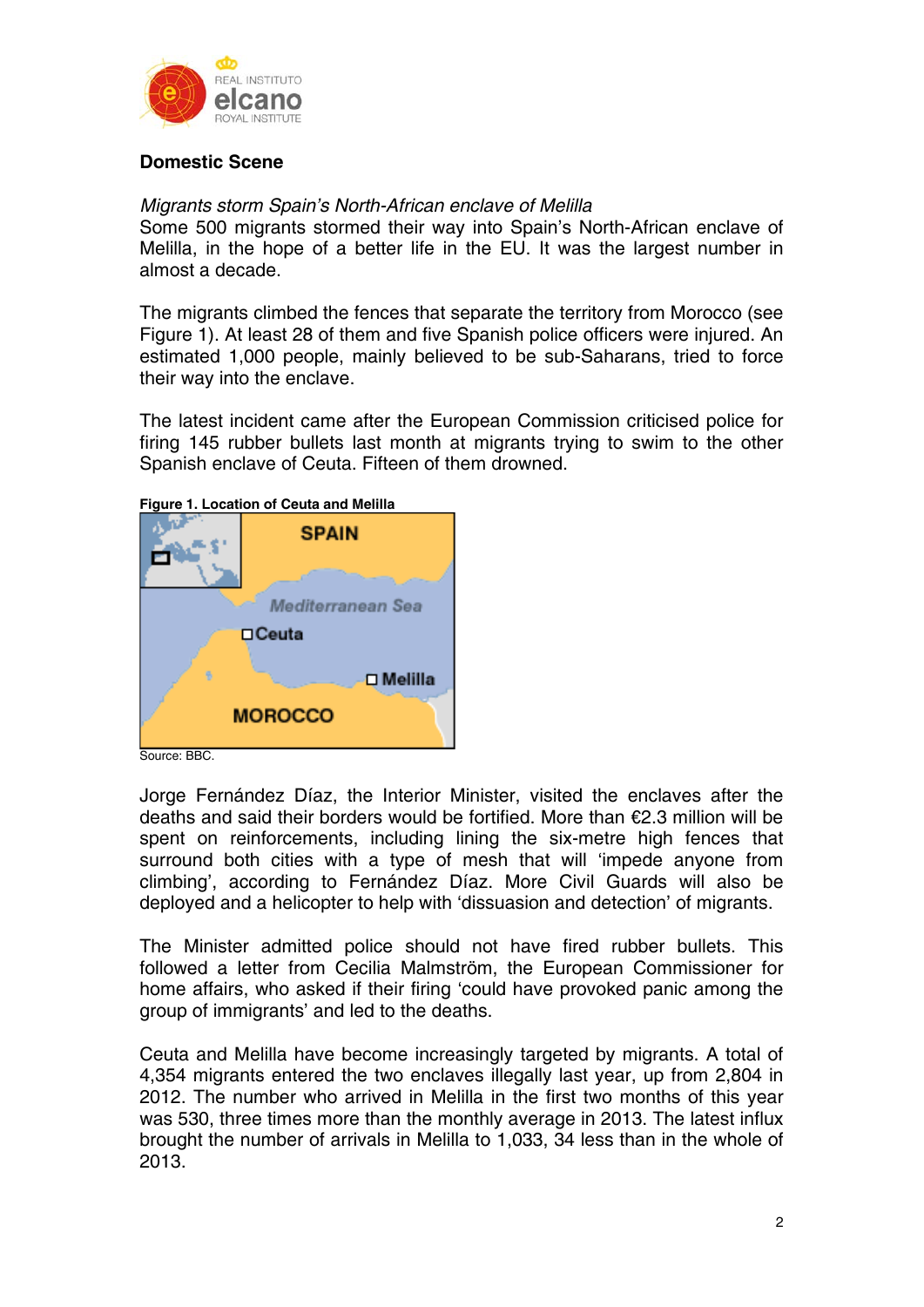

Fernández Díaz said the situation at the enclaves was a problem for all of Europe and not just Spain, and needed to be resolved 'in cooperation with the EU'.

## *The stock of Spaniards resident abroad surpasses 2 million*

The number of people with Spanish nationality living abroad rose 6.6% in 2013 to 2.05 million (see Figure 2), belying the impression given in the Spanish media of a massive exodus fuelled by the country's very high unemployment rate.

### **Figure 2. Spanish nationals resident abroad by continent**

| 1 January 2013<br>1 January 2014   | Change    |
|------------------------------------|-----------|
| Europe (1)<br>691.593<br>656,841   | $+34.752$ |
| Africa<br>16.618<br>17.273         | +655      |
| 1,214,985<br>Americas<br>1,302,596 | +87.611   |
| Asia<br>24.484<br>27.475           | $+3,001$  |
| Oceania<br>19.101<br>18.320        | $+781$    |
| Total<br>1,931,248<br>2,058,048    | +126,800  |

(1) Excluding Spain.

Source: National Statistics Office.

The countries with the largest increases in Spaniards were Argentina (+18,723), Cuba (+10,878), Ecuador (+10,858), the US (+8,889) and France (+8,594). The increase to Germany, one of the countries favoured by young Spanish adults, was 6,162.

Of the 2.05 million Spaniards residing abroad, 14.7% are under the age of 16, 62.6% are between 16 and 64 and 22.7% are over the age of 65.

The flow of Spaniards seeking jobs abroad, as opposed to the stock, has risen considerably in the last few years, giving the impression of an exodus. In the case of Germany, it is estimated that for every three Spaniards that seek a job there two return after a certain time and so do not form part of the registered foreign population.

Research last year by Carmen González Enríquez of the Elcano Royal Institute showed that the number of native Spaniards (ie, those born in Spain) officially registered as living abroad only rose by 40,000 between January 2009 and January 2013, which represented less than 0.1% of Spain's population.

This figure, which raised eyebrows as it was regarded as surprisingly low, is based on official Spanish statistics cross-checked with data in the countries where Spaniards reside, and the differences are not significant. Moreover, Spain's foreign-born population of 6.4 million is more than three times higher than the number of Spanish citizens living abroad.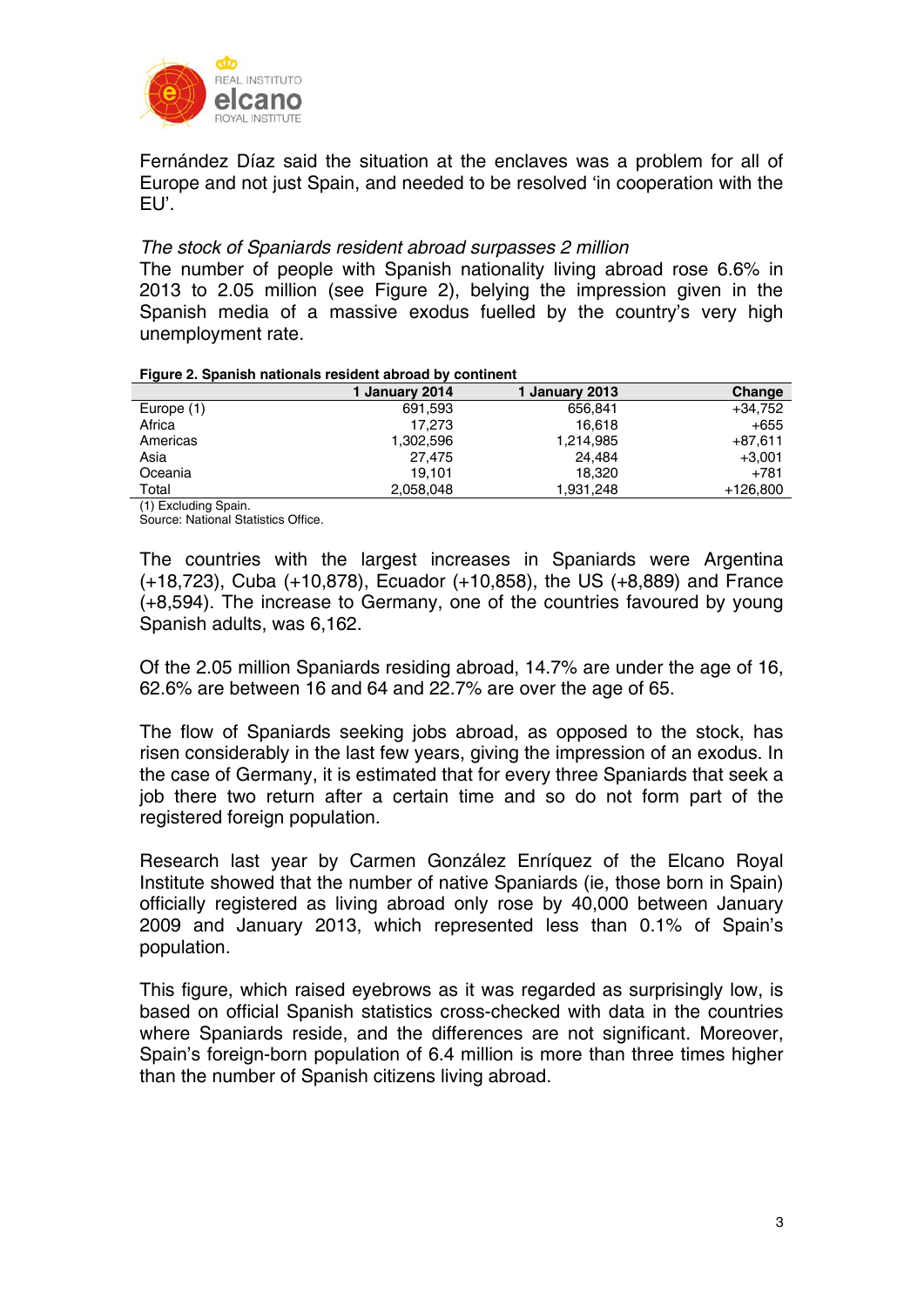

*Former Public Works Minister ordered to post €29.5 million bond in fraud case*  Magdalena Álvarez, the Public Works Minister in the previous Socialist central government and the current vice-president of the European Investment Bank (EIB), was ordered to post a  $\epsilon$ 29.5 million civil liability bond related to a case of alleged fraud involving a regional government fund in Andalusia.

Álvarez was economy chief for Andalusia between 1994 and 2004 at a time when the region's Socialist government set up a fund to help struggling firms make severance payments to laid-off workers.

Judge Mercedes Alaya considers Álvarez to have been a key player in the purported scam involving an estimated €140 million that was siphoned off between 2001 and 2010.

Álvarez, who could face embezzlement and corrupt practices charges, denies wrongdoing. She said she would appeal against the bond and not resign from the EIB.

# **The Economy**

*Tax reform proposal calls for cuts in income tax rates and rises in VAT*  Spain should reduce its individual and corporate income tax rates, remove numerous tax breaks, gradually lower social security payments by companies, increase VAT in some areas and make the whole system much simpler, according to the recommendations in the report on tax reform commissioned by the Finance Ministry.

The government will use the non-binding proposals of a group of experts to create a tax reform bill that is expected to go to parliament by June. A similar procedure was used last year for pension reform.

Spain's tax revenues have plummeted since the bursting of the property bubble in 2008 and a five-year recession. The tax take, far too dependent on revenue from a property boom which collapsed in 2008, has fallen by almost €50 billion in the last six years. At the same time, public spending has soared because of the surge in unemployment and the ballooning public debt (95% of GDP, almost three times higher than in 2007).

Meanwhile, the size of the black economy –and hence tax evasion and fraud– has grown to an estimated 24.6% of GDP in 2012, up from 17.8% in 2008, according to an official study. The *Círculo de Empresarios*, a business association, estimates lost tax revenue at €70 billion.

Tax receipts as a percentage of GDP dropped from 37.3% of GDP in 2007, at the peak of the decade-long boom, to 32.9% in 2012, the lowest level among the large EU economies.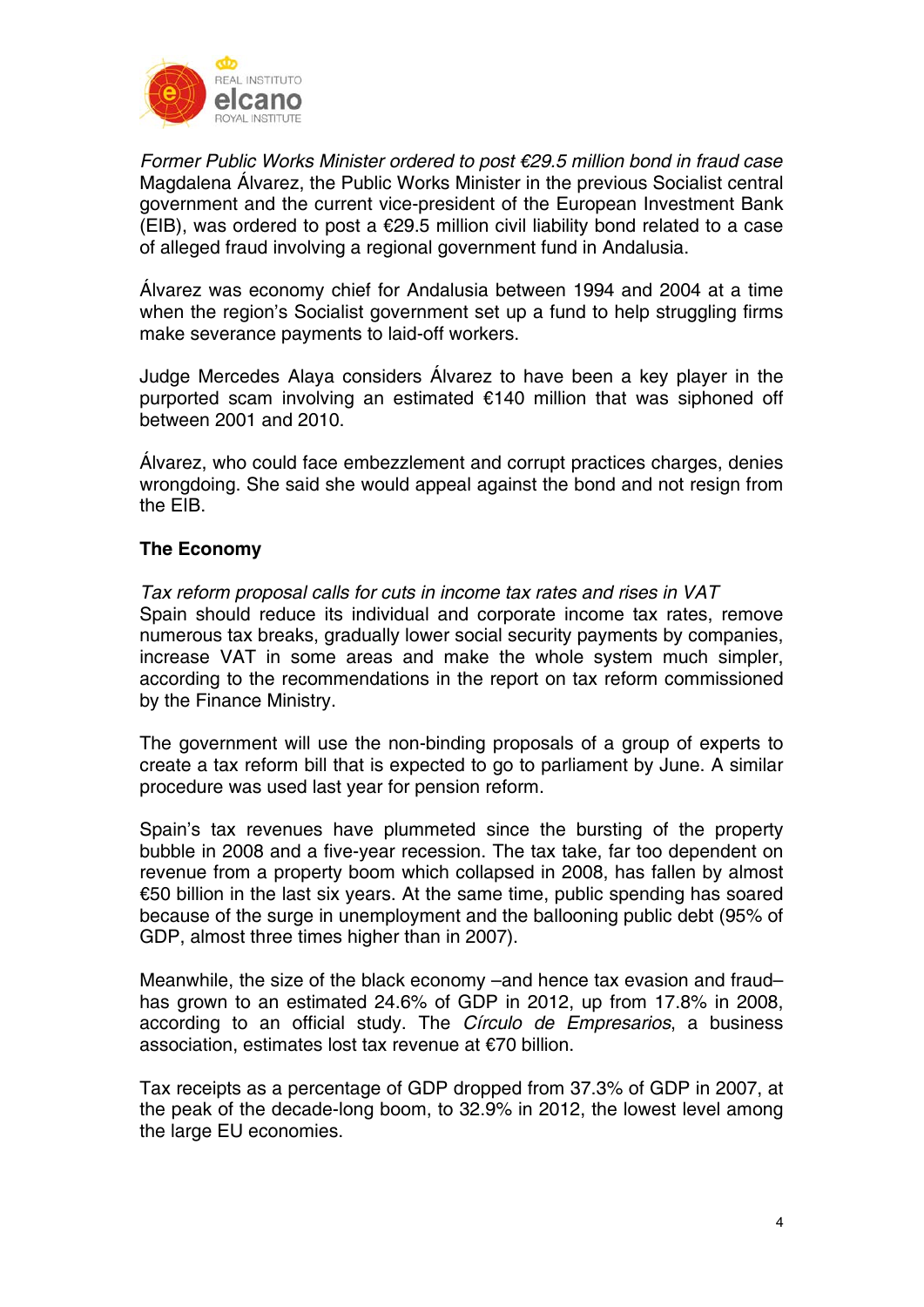

Spain urgently needs to bridge its traditional gap on a sustained basis between public spending and tax receipts, or otherwise it will never get to grips with its budget deficit. The deficit has dropped from a high of 11.2% in 2009 (surplus of 1.9% in 2007) to around 7% in 2013, which is still more than twice the EU threshold of 3% (a figure that Spain is committed to reaching in 2016) and despite the spending cuts.

Spain was initially supposed to have reached the 3% figure last year, but the European Commission gave the government greater leeway. The government cannot ask for another postponement without eroding the increased international confidence in the economy that it is keenly trumpeting.

Expenditure averages around 40% of GDP over the length of a 'normal' economic cycle (not the case at the moment) and tax receipts about 35% of GDP, leaving a shortfall (budget deficit) of 5% that has to be financed. Unless this and future governments are prepared to keep on cutting public spending, the only way to bridge the gap is through boosting tax revenues, particularly cracking down seriously –for the first time in Spain's post-Franco democracy– on tax fraud and evasion.

At first sight it would seem that the proposals of the committee of experts would lead to lower tax revenues as a percentage of GDP. The cuts in tax rates, however, would be offset by closing loopholes, eliminating exemptions, removing some products and services from the reduced VAT bracket of 10% (the standard rate is 21%) and tackling the black economy. The cut in the corporate tax rate from 30% to 20% would be accompanied by the removal of tax breaks that have enabled large companies to pay an effective rate of less than 5%. The key is to widen the tax base.

'The experts are agreed that comprehensive reform of the fiscal system should allow growth and creation of employment, accelerate fiscal consolidation and contribute to the reduction of the high levels of external debt of the Spanish economy', said Manuel Lagares, head of the committee that wrote the report.

The committee says the maximum personal income tax rate should be cut to below 50%. It currently stands at 52%, well above the EU-27 average of 38.5% and the euro zone average of close to 44% (see Figure 3).

| <b>1 Igure 0. Maximum murriaual moonio tax rutoo</b> (70) |      |      |      |                |
|-----------------------------------------------------------|------|------|------|----------------|
|                                                           | 1995 | 2000 | 2013 | 1995-2013 (pp) |
| Germany                                                   | 57.0 | 53.8 | 47.5 | $-9.5$         |
| France                                                    | 59.1 | 59.0 | 45.0 | $-14.1$        |
| Italy                                                     | 51.0 | 45.9 | 43.0 | $-8.0$         |
| <b>Spain</b>                                              | 56.0 | 48.0 | 52.0 | $-4.0$         |
| UK                                                        | 40.0 | 40.0 | 45.0 | 5.0            |
| EU-27                                                     | 47.4 | 44.8 | 38.5 | $-8.9$         |
| Euro zone                                                 | 49.0 | 47.1 | 43.7 | $-5.3$         |

#### **Figure 3. Maximum individual income tax rates (%)**

Source: Report of the committee of experts on reforming the Spanish tax system.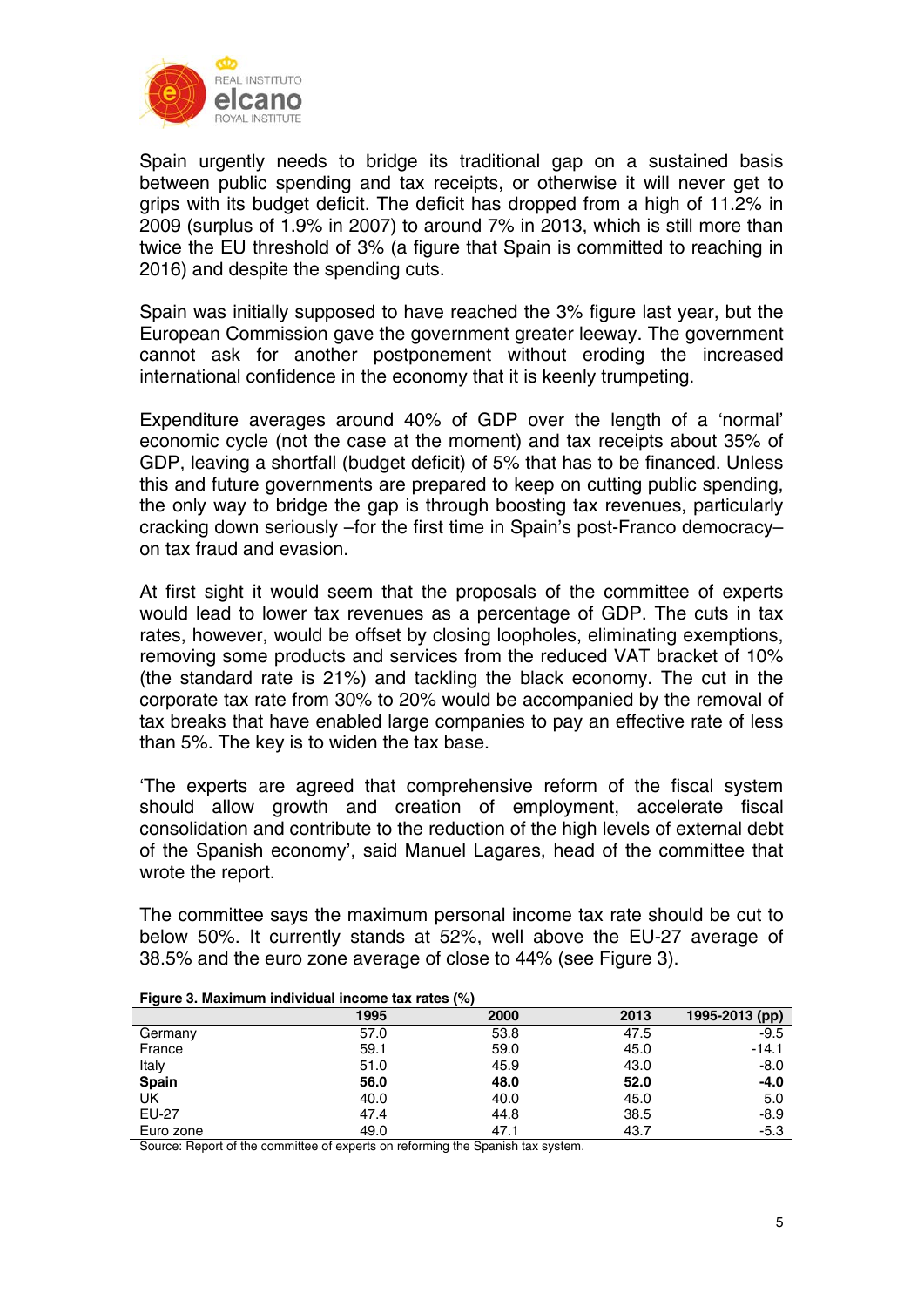

In order to combat tax evasion and fraud, Spain needs to strengthen the Tax Agency. According to the latest OECD figures, Spain has one tax employee per 1,928 taxpayers compared with 860 in France, 729 in Germany and 862 in the UK. Spain's spending on tax management is also well below that of the main European economies (around 0.1% of GDP compared with 0.5%).

*Employment shows signs of growing, Brussels lifts GDP growth forecast*  The number of social security contributors rose in February by 61,557 in net terms to 16.21 million, 0.4% more than a year earlier and the first increase in 68 months.

The main year-on-year increases were hotel business (30,346), education (46,964) and scientific and technical activities (18,349). Construction (- 56,345), once the engine of growth, continued to shed jobs.

Since 2008, the total number of social security contributors has fallen by 3 million and the unemployment rate has trebled to 26%. According to BBVA's research department, the level of employment will not return to its pre-crisis level until 2025.

The European Commission raised its GDP growth forecast for Spain this year to 1% from 0.5% (see Figure 4). Some private sector economists put growth higher.

| THURIC T. EUI ODGAIT OOITIITIISSIOIT TOI GOASLS TOI ZUTT |                |               |                  |                           |
|----------------------------------------------------------|----------------|---------------|------------------|---------------------------|
|                                                          | GDP growth (%) | Inflation (%) | Unemployment (%) | Budget deficit (% of GDP) |
| France                                                   | 1.0            | 1.2           | 11.0             | 4.0                       |
| Germany                                                  | 1.8            | 1.4           | 5.2              | 0.0                       |
| Italy                                                    | 0.6            | 0.9           | 12.6             | 2.6                       |
| <b>Spain</b>                                             | 1.0            | 0.3           | 25.7             | 5.8                       |
| UK                                                       | 2.5            | 2.0           | 6.8              | 5.2                       |
| EU                                                       | 1.5            | 1.2           | 10.7             | 2.7                       |

### **Figure 4. European Commission forecasts for 2014**

Source: European Commission.

Investment in capital goods will grow by 5.8% in 2014 compared with 1.2% last year, according to European Commission forecasts, and the current account will continue in surplus after returning to the black last year for the first time since 1986 (see Figure 5). The surplus is forecast at 1.6% of GDP, more than double the 0.7% in 2013. The greater investment is a sign of economic recovery and is particularly needed to maintain the momentum of merchandise exports, which last year were a record €234.2 billion.

#### **Figure 5. Investment in capital goods (% change) and current account balance (% of GDP), 2014**

|         | Investment (% change) | Current account (% of GDP) |
|---------|-----------------------|----------------------------|
| France  | 3.2                   | $-2.0$                     |
| Germany | 4.8                   | 6.7                        |
| Italy   | 5.3                   | 1.3                        |
| Spain   | 5.8                   | 1.6                        |
| UK      | 8.7                   | $-3.3$                     |
| EU      | 4.8                   | 1.7                        |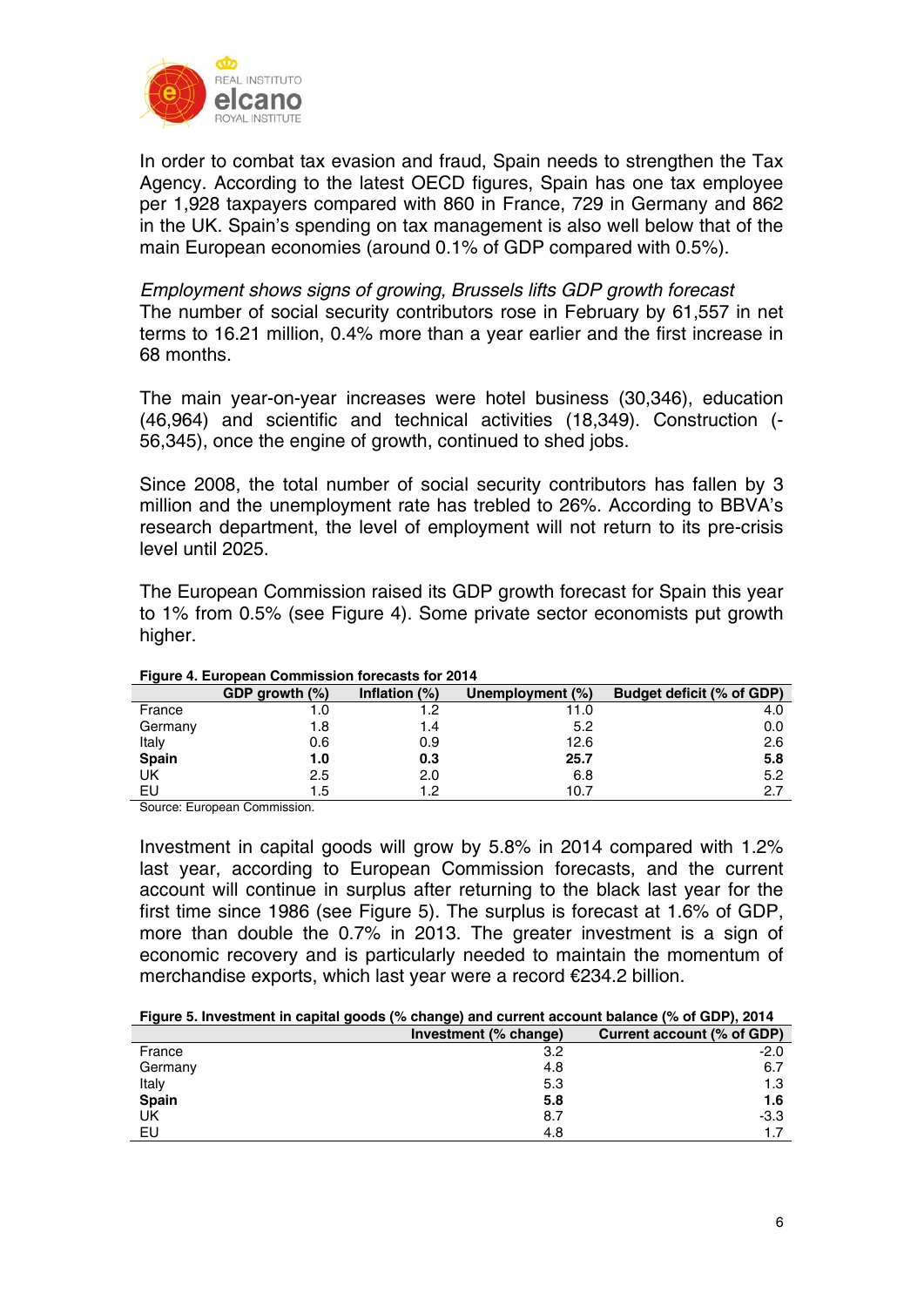

*Foreign direct investment in Spain and Spanish investment abroad grows*  Gross foreign direct investment in Spain increased 8.8% in 2013 to €15.8 billion and net investment after deducting divestments was 36.3% higher at €11.9 billion. Both figures exclude special purpose entities (SPEs) and hence are productive investment.<sup>1</sup>

The improvement reflected the increased investor confidence in Spain and the opportunities available in an economy that is only just beginning to recover from a five-year recession, albeit weakly.<sup>2</sup>

The most noteworthy feature was the 82% drop in divestments (from €22.7 billion in 2012 to €4.0 billion in 2013). Almost 80% of the gross investment was capital increases, while new ventures only accounted for 1% and acquisitions the rest. Among the most notable investments was the acquisition by Berkshire Hathaway, run by Warren Buffett, of Caixabank's life insurance business for €600 million. The purchase by Bill Gates, co-founder of Microsoft, of a 6% stake in FCC for €113.5 million is not included because it is below the 10% requirement for inclusion.

The main investor country was the Netherlands with 14.2% of the total (see Figure 6).

|                   | % of total |
|-------------------|------------|
| Netherlands       | 14.2       |
| Spain (1)         | 12.4       |
| UK                | 11.8       |
| France            | 11.2       |
| Germany           | 8.6        |
| US.               | 8.2        |
| Rest of countries | 33.6       |
| .<br>.<br>.       |            |

#### **Figure 6. Main investors in Spain by country of ultimate origin, 2013 (% of total)**

(1) Investment by Spanish companies via their subsidiaries abroad or jurisdictions such as Luxembourg and the Netherlands.

Source: Registry of Foreign Investments.

Investment was concentrated in four sectors: financial and insurance activities (€3.1 billion, +42%), manufacturing industries (€2.6 billion, -38.5%), real estate (€1.7 billion, +66.7%) and construction (€1.4 billion, -21.7%) accounted for 57% of the total.

Investment funds have been snapping up at bargain prices real estate repossessed by banks or in the hands of the 'bad bank' Sareb. Property prices have fallen by more than 30% since the bursting of the property bubble in 2008.

 1 See the definition at http://glossary.reuters.com/index.php?title=SPV.

<sup>&</sup>lt;sup>2</sup> See the author's more detailed analysis 'Spain: foreign direct investment on the rise' at http://www.realinstitutoelcano.org/wps/portal/web/rielcano\_en/contenido?WCM\_GLOBAL\_CONTEXT=/elcano/elcano \_in/zonas\_in/international+economy/ari19-2014-chislett-spain-foreign-direct-investment-on-therise#.UzHWDqhdWSo.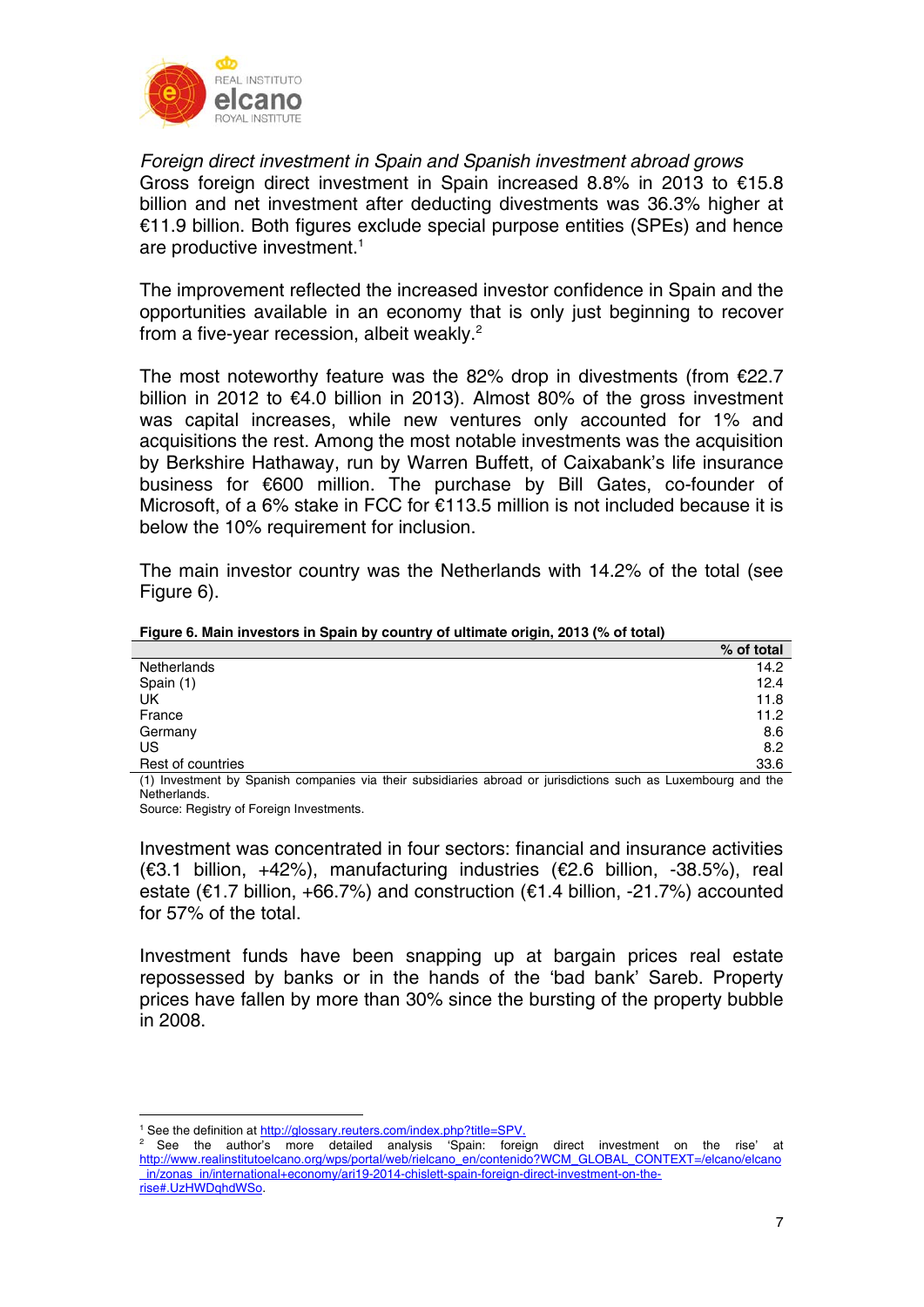

Gross Spanish direct investment abroad, excluding SPEs, increased 2.7% to €15.7 billion and net investment soared 994.5% to €10.9 billion, reversing the situation in 2012 when net investment was €1.2 billion negative because of large divestments.

Capital increases amounted to €12.8 billion, new ventures €495 million and acquisitions €2.4 billion.

Just over one quarter of the gross investment was in Germany (see Figure 7).

| <b>1 iguit 1: illimculut acstriation of opamsii investment abroad, 2010 (70 of total)</b> |            |
|-------------------------------------------------------------------------------------------|------------|
|                                                                                           | % of total |
| Germany                                                                                   | 26.1       |
| UK                                                                                        | 11.0       |
| Luxembourg                                                                                | 9.9        |
| Netherlands                                                                               | 7.6        |
| <b>Brazil</b>                                                                             | 6.1        |
| Italy                                                                                     | 4.8        |
| Rest of countries                                                                         | 34.5       |

**Figure 7. Immediate destination of Spanish investment abroad, 2013 (% of total)** 

Source: Registry of Foreign Investments.

Financial and insurance activities ( $\epsilon$ 7.5 billion) and manufacturing industries (€2.9 billion) accounted for two-thirds of the investment.

## *Spain's crisis increases inequality disproportionately, says OECD*

The average income of Spanish households dropped by some €2,600 between 2008 and 2012, one of the biggest falls in the euro zone, while between 2007 and 2013 Spain accounted for as much as 55% of the rise in unemployment in the entire zone. Forty five per cent of the 5.8 million jobless are long-term unemployed.

These are some of the bleak figures in the OECD's latest Society at a Glance report (see Figure 8).

#### **Figure 8. Spain: selected social indicators**

|                                       | <b>Pre-crisis</b> |        | Latest year  |          |
|---------------------------------------|-------------------|--------|--------------|----------|
|                                       | <b>Spain</b>      | EU(1)  | <b>Spain</b> | EU $(1)$ |
| Annual disposable income (US\$) (2)   |                   |        |              |          |
| Average                               | 22,000            | 22,900 | 20,200       | 22,900   |
| Bottom 10%                            | 5,700             | 7,900  | 3,700        | 7,700    |
| Total fertility rate                  | 1.46              | 1.63   | 1.36         | 1.59     |
| Unemployment rate (%)                 | 8.0               | 6.6    | 26.6         | 11.1     |
| NEET rate $(\%)$ (3)                  | 12.8              | 10.7   | 19.6         | 12.7     |
| Income inequality                     |                   |        |              |          |
| Gini coefficient (4)                  | 0.309             | 0.288  | 0.338        | 0.291    |
| Gap bet. richest & poorest 10%        | 8.7               | 6.9    | 13.1         | 7.4      |
| Public spending (% of GDP)            | 22.1              | 22.5   | 27.1         | 25.1     |
| Health spending per capita (US\$) (5) | 2,900             | 3,100  | 3,100        | 3,200    |
| Conf. in the government (%)           | 53                | 50     | 36           | 41       |
| Conf. in banks (%)                    | 54                | 65     | 18           | 43       |

(1) Unweighted average of 21 EU countries.

(2) Latest year PPPs and prices.

(3) Youth neither in employment, education nor training.

(4) A coefficient of zero expresses perfect equality.

(5) Latest year PPPs.

Source: Society at a Glance 2014, OECD.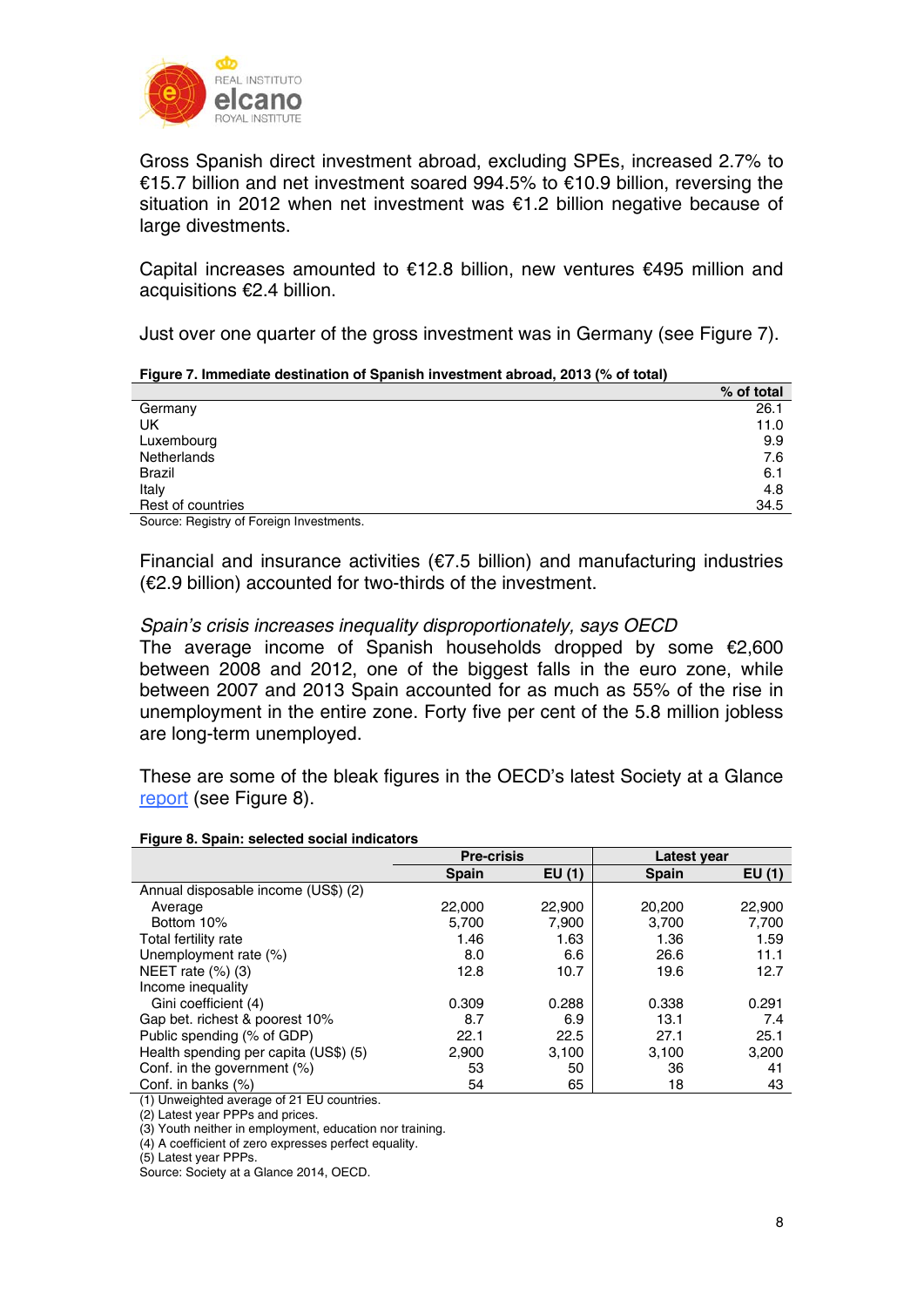

The jobs crisis and resulting income losses have not been equally shared, however. Employment difficulties are very concentrated in the most disadvantaged households. The poorest 10% faced income losses at a rate of 14% per year, resulting in a fall of more than one third during 2007-10. This is by far the largest drop among the 34 OECD countries. The top 10% income earners in Spain lost only around 1% per year. As a result, income inequality has surged.

The report says the country's social protection system was poorly prepared for tackling a mounting employment crisis. Four out of every 10 unemployed do not receive unemployment benefits, and income support provided by safety-net benefits is low, typically amounting to around half the poverty line. The elderly and pensioners have been much better protected.

The economic upturn, beginning this year, will not quickly put an end to the social and jobs crisis. More needs to be done to help families benefit quickly. The OECD suggests that Spain should reduce the number of VAT exemptions or preferential rates (something proposed in the tax reform report by a group of experts, see above) on food, energy or transport as, compared to social assistance benefits, they provide poorly-targeted support for low-income groups. This is because the rich consume more than the poor. Reduced rates and evasion cost Spain 65% of VAT revenue, one of the highest ratios in the OECD, where the average is 45%.

## *Land prices continue to fall*

The average price of land fell 21% in 2013 to  $£147.9$  a square metre, continuing the fall begun in the middle of 2007 with the bursting of the property bubble when the average price was €285.

The most expensive land is in the city of Barcelona ( $\epsilon$ 487.9 per square metre) and the least for cities of more than 50,000 inhabitants in the region of Asturias (€150.8).

## **Corporate Scene**

## *Bailed-out Bankia begins to be privatised*

The government began to reduce its 68% stake in Bankia, which was nationalised in 2012 and bailed-out by the European Stability Mechanism, through an initial offer of shares worth 7.5% of the bank that netted  $€1.3$ billion.

Bankia was created at the end of 2010 from the merger of seven ailing savings banks and headed by Rodrigo Rato, the former managing director of the International Monetary Fund. It was massively exposed to the property sector and crippled when the property bubble burst.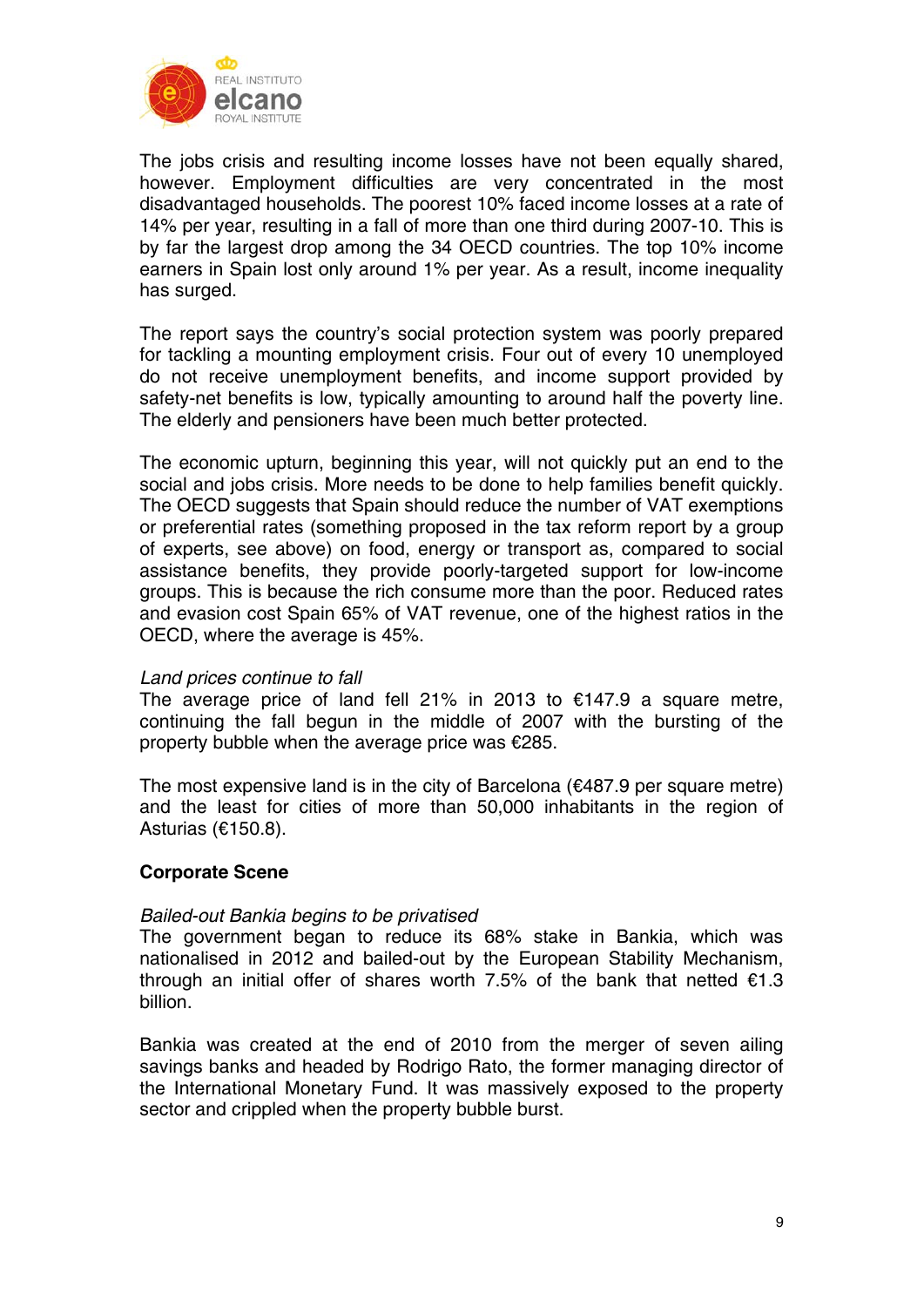

The bank, the fourth largest in Spain, received €18 billion of the €41 billion bail-out designed to rescue the financial system. Spain exited the bail-out in January 2014.

Bankia returned to profit in 2013 after a loss of €19.2 billion in 2012, the largest in Spanish corporate history.

The government plans to sell off further small stakes this year, but no more than 18% in total, because it wants to maintain control for now.

'This is truly a sign of the shift in perception and of the reality of our financial system', said Economy Minister Luis de Guindos.

In a separate development, the problem mortgage loans of the seven banks that form part of the Ibex-35 benchmark index of the Madrid Stock Exchange increased by 42% in 2013 to €24.5 billion and accounted for 6.5% of total mortgages, up from 0.5% in 2008.

This surge underscores the extent to which job losses, after five years of recession, are eroding the capacity of families to service their mortgages.

Including properties repossessed by banks because the owners cannot repay their mortgages, the non-performing loan ratio in mortgages is estimated at around 10%.

### *Vodafone in €7.2 billion deal to buy cable operator Ono*

Vodafone agreed to buy Spanish cable operator Ono for €7.2 billion. The company offers cable TV and internet services and has 1.9 million customers.

The deal followed Vodafone's acquisition of a controlling stake in the German cable operator Kabel.

### *Penguin Random House buys Alfaguara*

Penguin Random House is to buy Alfaguara and several other editorial brands for €72 million.

Alfaguara is owned by Santillana, a leading publishing house controlled by Prisa whose other interests include *El País*, Spain's most-read quality newspaper. *El País* is saddled with a high debt burden, which it has been restructuring. Santillana will keep its educational publishing, which generates the bulk of its income.

### *Moody's upgrades Santander and BBVA*

Moody's boosted the debt ratings of Santander and BBVA, Spain's two largest banks, from Baa2 to Baa1 and from Baa3 to Baa2, respectively.